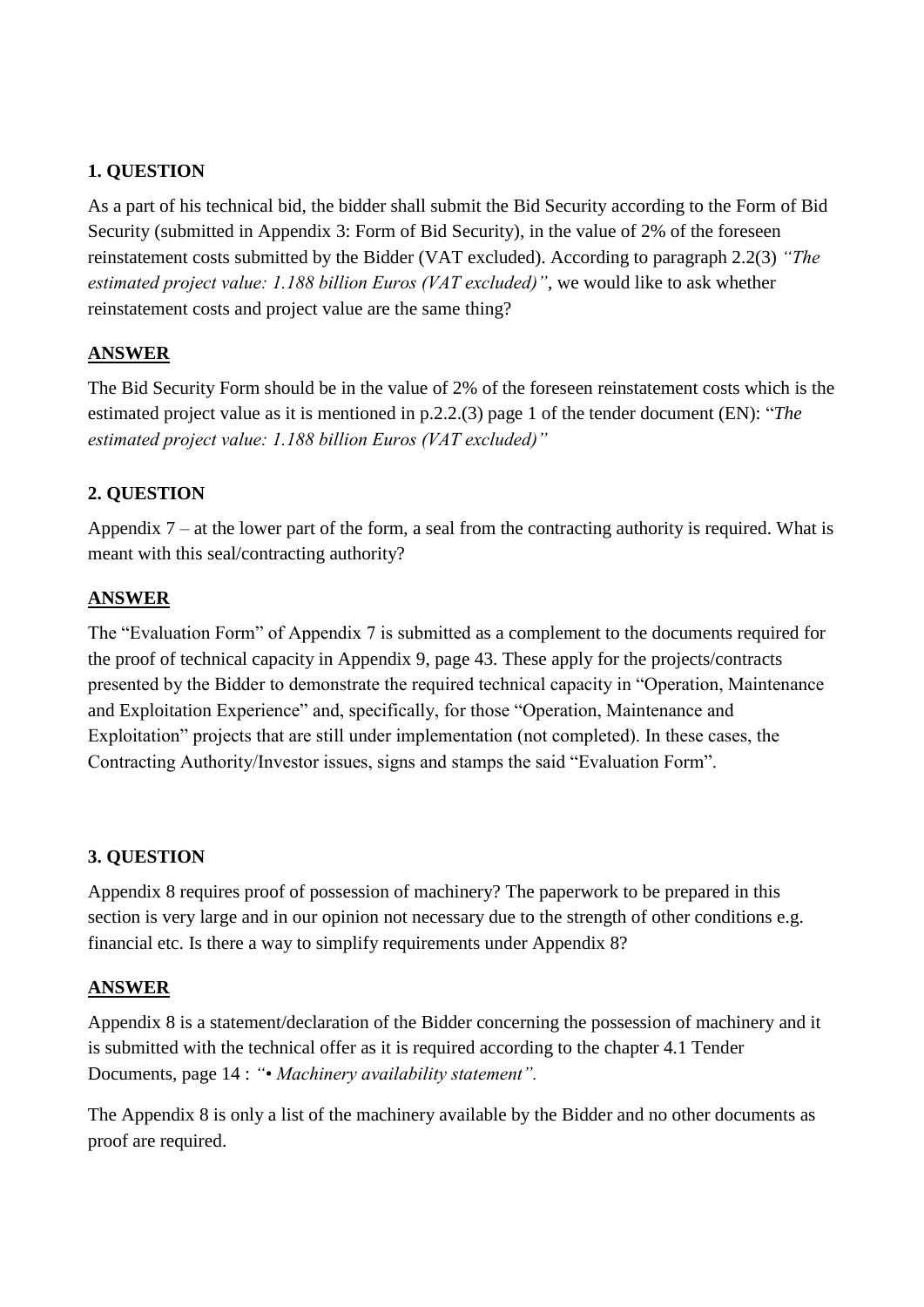What is meant under Appendix 9, point 1.3.3.2: To certify the fulfilment of the technical capacity, the Bidder should submit the project data as below accompanied with the contract/ contracts signed from both parties, final payment certificates, commissioning acts and relevant invoices.

### **ANSWER**

To certify the fulfilment of the technical capacity (design, construction and operation), the Bidder should submit for each project the data included in the Appendix 9, the Template Sheet below the above mentioned paragraph (pages 43-44 of English tender document). The Bidder must use a separate Sheet – with the required data – for each contract that fulfils the criteria for the technical capacity. Each Sheet will be accompanied with the relevant proof documents for the related Contract, such as: copies of signed Contracts, invoices, certificates/letters by the Contracting Authority for the final payment and/or the completion of the Contract, etc.

# **5. QUESTION**

Under Appendix 9 last two paragraphs of Art. 1.4.2 based on Decision of Council of Ministers No. 943, dated 28.12.2016, natural/legal foreign subjects shall apply for foreign license recognition in the Republic of Albania AND the foreign candidate/bidder should make the conversion of professional licenses issued by the country of origin for the categories of works to the Ministry of Infrastructure and Energy in the Republic of Albania and failure to submit it comprises a qualifying condition. Taken into account the time necessary for the conversion of professional licenses in Albania and the costs related to such process we would like to understand whether this process can be addressed only to the winner of the procedure thus amending the tender documents in this direction?

#### **ANSWER**

Pursuant to the Decision of Council of Ministers No. 943, dated 28.12.2016 "On Some Amendments and Addenda to DCM No. 759, dated 12.11.2014, "On professional licensing of individuals and legal persons who will conduct activities in the field of study and design in construction and surveillance and commissioning of construction implementation works", the natural/legal entities shall apply through the e-albania portal in order to obtain a license in their relevant fields.

The e-albania portal provides this service to individuals and companies, local and foreign ones, by submitting their documentation as per the relevant requirements.

The Ministry of Infrastructure and Energy notifies that an accelerated 5-day procedure will apply only for applicants (foreign companies/individuals) interested in participating in this procurement procedure.

Interested entities should submit the following documentation: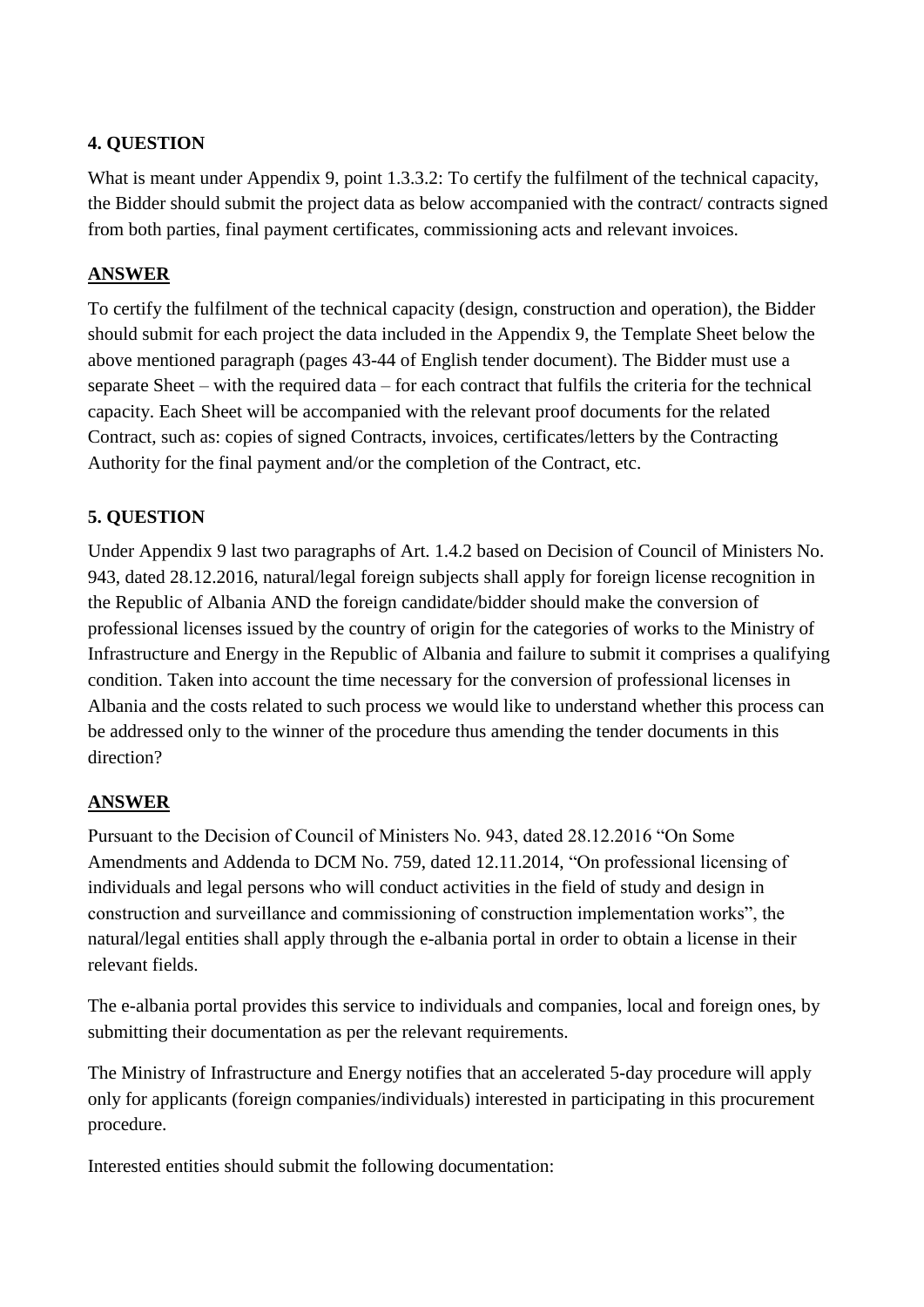The economic operator, legal entity OR engineers part of the main technical staff of the company must have a valid license in the field of design and in construction as per the specified categories. For license recognition of foreign companies OR foreign individuals:

1. The company's apostilled license from the country of origin (license/registration in the relevant authorities/documentation equivalent to the previous two documents) translated into Albanian and notarized;

2. Master's diploma issued by the country of origin for the technical directors (apostilled in the country of origin, translated into Albanian and notarized );

3. Employment contract entered into between the legal director and technical director, translated and notarized, that has been entered into for term of no less than 1 year in the capacity of technical director in the relevant field; (design/surveillance and commissioning);

4. Self-declaration as of 6/1, 6/2 and 6/5;

5. Self-declaration as 6/3 for the legal director;

6. The company's history regarding experience in the country of origin;

7. Documentation proving such experience (certifications / references / signed projects);

8. Collection/payment slip (ALL 150 per request attached);

For license recognition of foreign individuals:

1. The individual's apostilled license from the country of origin (license/registration in the relevant authorities/documentation equivalent to the previous two documents) translated into Albanian and notarized ;

2. Master's diploma issued by the country of origin (apostilled in the country of origin,

translated into Albanian and notarized);

3. Self-declaration as of 6/1, 6/2, 6/3 and 6/4 (filled in based on the relevant licensing

requirements (first time / category addition / renewal);

4. The detailed CV regarding the individual's experience in the relevant field to be licensed;

5. The documentation justifying such experience (certifications / references / signed projects);

6. Collection/payment slip (ALL 150 per request);

The application link for individuals is:

[https://e-albania.al/eAlbaniaServices/UseService.aspx?service\\_code=11144](https://e-albania.al/eAlbaniaServices/UseService.aspx?service_code=11144);

The application link for companies is: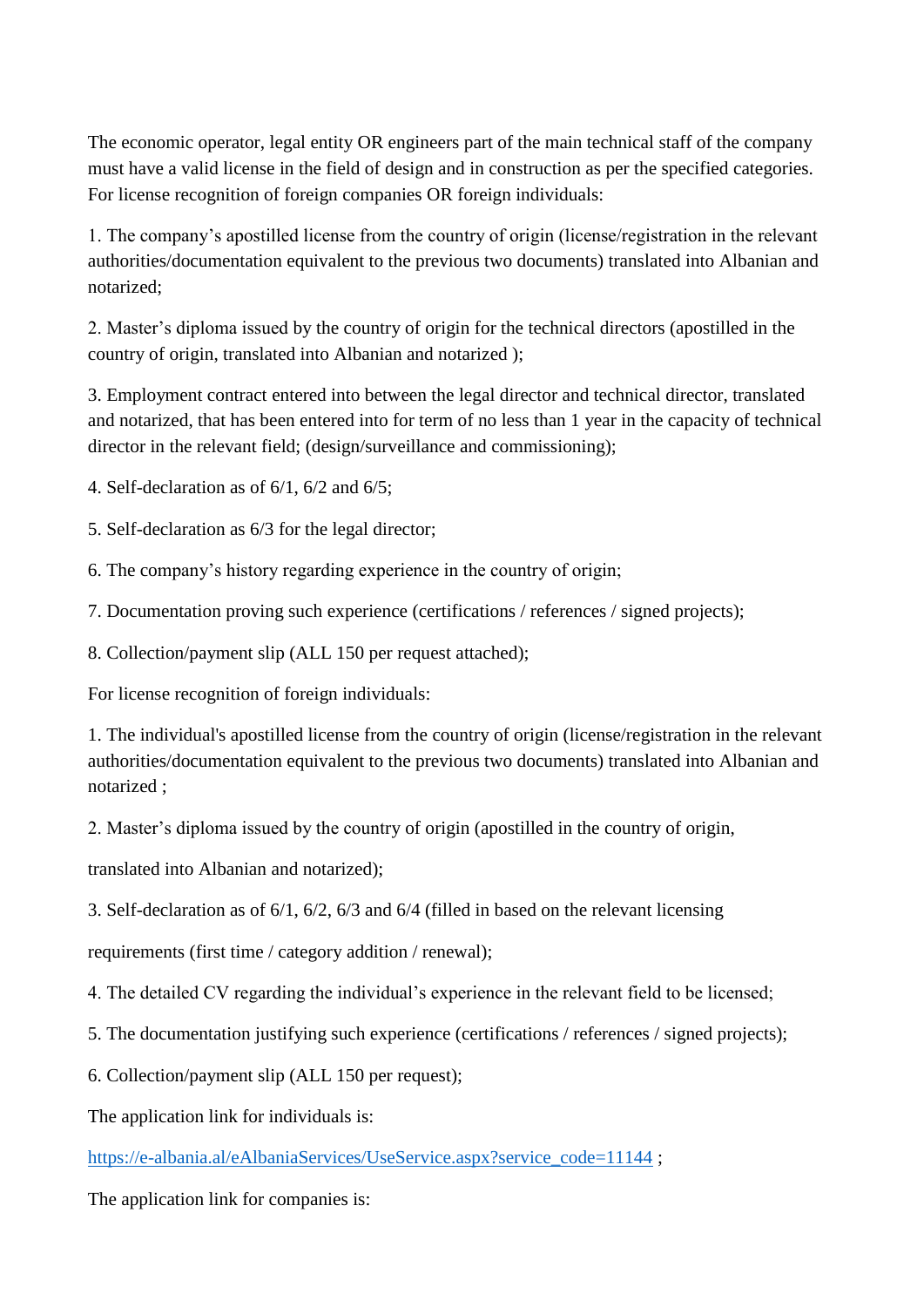#### [https://e-albania.al/eAlbaniaServices/UseService.aspx?service\\_code=11142](https://e-albania.al/eAlbaniaServices/UseService.aspx?service_code=11142)

For any questions or concerns, companies may contact Mr. Enian Sina directly at the phone number +355682055586 or at the email address: [enian.sina@infrastruktura.gov.al](mailto:enian.sina@infrastruktura.gov.al) and [licencat@infrastruktura.gov.al](mailto:licencat@infrastruktura.gov.al)

### **6. QUESTION**

Under Appendix 9, 1.4.4 *The economic operator (constructor) shall prove through the evidence documentation of the individual employment contracts and payrolls/ equivalent documentation issued pursuant to the applicable law in the country of origin that has employed an average number of 1.000 employees throughout the last three years (2017-2019).* Employee contracts cannot be awarded due to the European Regulation 2016/679 (General Data Protection Regulation). Is it possible to extract this data from other sources e.g. balances, statement from chartered accountant?

#### **ANSWER**

Appendix 9, par. 1.4.4 : *"The Bidder shall prove through the evidence documentation of the individual employment contracts and payrolls / equivalent documentation issued pursuant to the applicable law in the country of origin that has ….."*

According to the above mentioned paragraph of Appendix 9 the Bidder is allowed to submit equivalent documentation documents to prove the required criteria. The Bidder is responsible to justify that the submitted "equivalent documentation" are in compliance with the applicable law in the country of its origin.

# **7. QUESTION**

We find the paragraph in Appendix 9, 1.2.1.c: "*The average of Debt Financing to the average of the Equity of the Candidate/ Bidder of the last three fiscal years shall be less than two (2), as shown in the Audited Financial Statements of the Last Three Fiscal Years. For Joint Venture of Persons, the average of Debt Financing and the average of Equity for the last three fiscal years of each Member of the Joint Venture of Persons shall be weighed with the percentage of their participation in this Joint Venture as a weighing factor (expressed in decimal numbers)*" very restrictive and would like to amend/remove it.

#### **ANSWER**

The equity for this financing Ratio includes also retained earnings and its calculation is the company's total assets minus its total liabilities. The Contracting Authority requests this maximum value for decreasing the financing and implementation risks for project.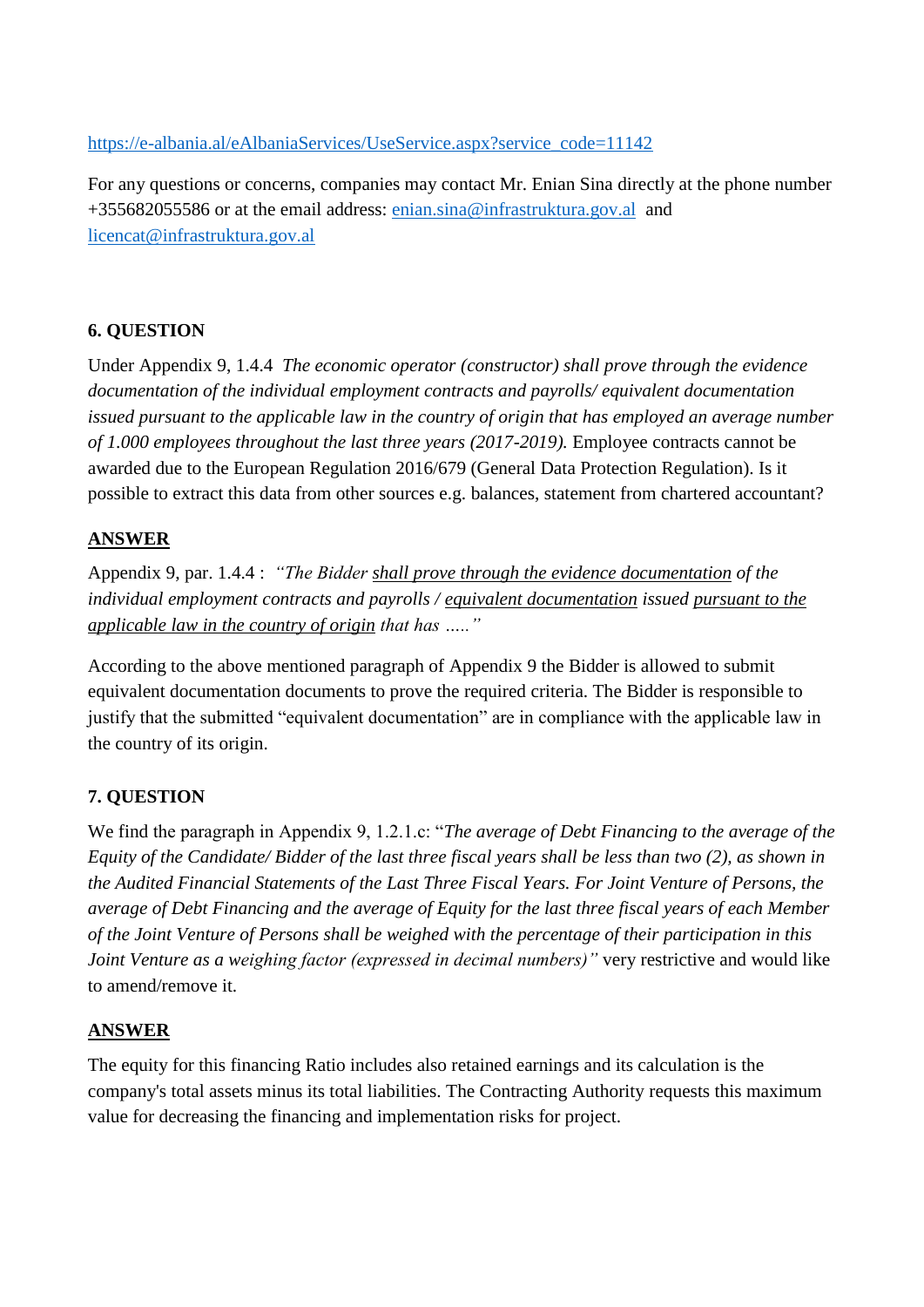We think there is an error in Appendix 9 as the sentence *"All documents produced by public entities must be original or notarized copies with apostille stamp in English and in Albanian language"* can be understood as apostille stamp shall come in both languages whereas tender documents can be sent in English or Albanian. Please clarify?

## **ANSWER**

Continuing of the above mentioned paragraph titled "Translation" in Appendix 9 (page 50 of tender document English version):

*"If the original of this document is in different language it will be translate in English or in Albanian language and notarized by the notary public."*

According to the above the translated documents can be submitted either in English or in Albanian. But regardless the language in which they are translated - Albanian or English – they must be original or notarized copies with apostille stamp.

# **9. QUESTION**

Because of Covid 19, "apostille stamp" takes too long to be obtained, is it possible to remove such requirement?

# **ANSWER**

In Appendix 9 paragraph titled "Translation" (page 50 of tender document English version), is mentioned:

*"All documents produced by public entities must be original or notarized copies with apostille stamp in English and in Albanian language. If the original of this document is in different language it will be translate in English or in Albanian language and notarized by the notary public. Cases of non-delivery of a document or of false and inaccurate documents are considered as a condition for disqualification."*

Additional in Appendix 9, paragraph titled "Legalization of Documentation" (page 50) is mentioned:

*"Documents provided outside the territory of the Republic of Albania by foreign legal entities should be legalized in order to have legal value. The documentation submitted by the companies that are registered in the State of the Hague Convention should contain the apostille stamp in accordance with the Law no. 9060, dated 08.05.2003 "On the accession of the Republic of Albania to the Convention for the Abolition of the Request for Legalization of Foreign Official Documents"."*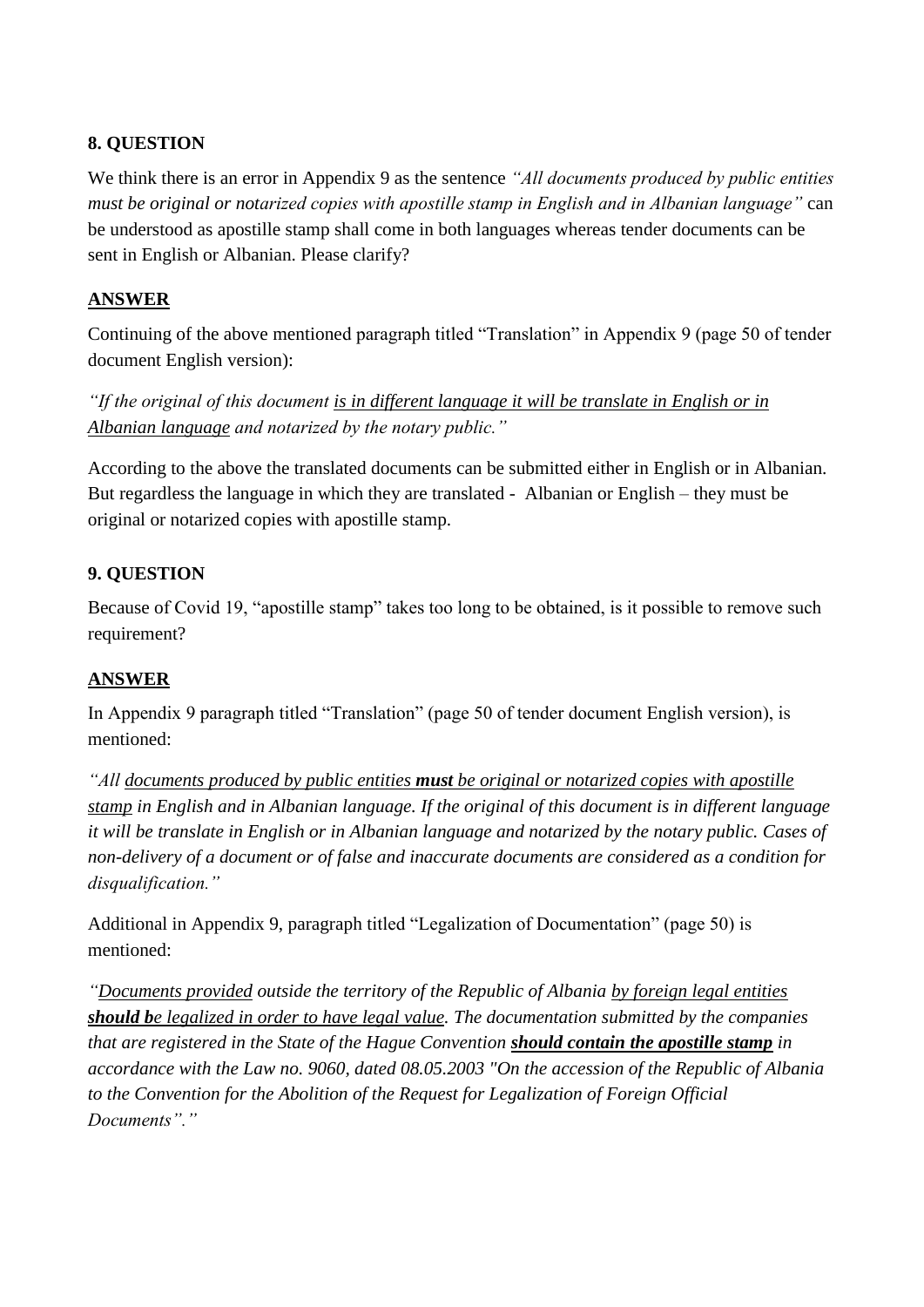Under Appendix 9 it is foreseen that the Bidder shall submit a valid Professional License for the following categories related to the execution of the contract works or any other equivalent certification of the designer. *Category 6.a Design of local roads, secondary urban roads and secondary interurban roads. Category 6.b Design of secondary urban roads and secondary interurban roads. Category 6.c Design of motorways. Category 7.a Design of bridges and small art works lower than 10 m. Category 7.b Design of bridges and small art works taller than 10 m. Category 7.c Design of bridges/viaducts of large spans, suspended bridges, statically indeterminate bridges and other special systems. Category 7.d Design of metallic bridges. Category 7.e Road-Railway Tunnels. Category 11 b Design of non-lighting signals in motorways, main urban roads and main interurban roads and in intersections with the railway.* Such requirement is very restrictive and time consuming. Is it possible to amend and address such requirement to the successful bidder?

### **ANSWER**

Please see above Question 5 and Answer 5.

### **11. QUESTION**

Under Appendix 9 – *Financial criteria*, we think the presentation of the following formula is wrong as sum symbol is missing: Formula  $X = (a \times b)$  (c x d) (e x f) (g x h) (k x i). This is confirmed by the word "SUM" which appearing in the previous column of the table and in the chapter *"Explanation of evaluation criteria"* paragraph 2 (8), page 81: "*Financial Factor (X): the final score of the financial of the financial evaluation will be derived from the sum of the products of the offered values by the weighting factors."* Please clarify.

#### **ANSWER**

According to the Appendix 12 in the Table Evaluation Criteria, page 65 is written the word SUM of the factors – results per criterion in brackets - of the Formula.

Additional in the Appendix 12, page 81, is mentioned:

*"Financial Factor (X): the final score of the financial evaluation will be derived from the sum of the products of the offered values by the weighting factors."*

#### **12. QUESTION**

Under Appendix 12, the following is foreseen: Row (5) & row (7) : Guarantee starting level & Reward Starting revenue base case revenue level. The result is  $=$  (lowest offered value / bidder value) X (Gravity factor). Please confirm whether maximum benchmarking may exceed the defined grades in each of the criteria.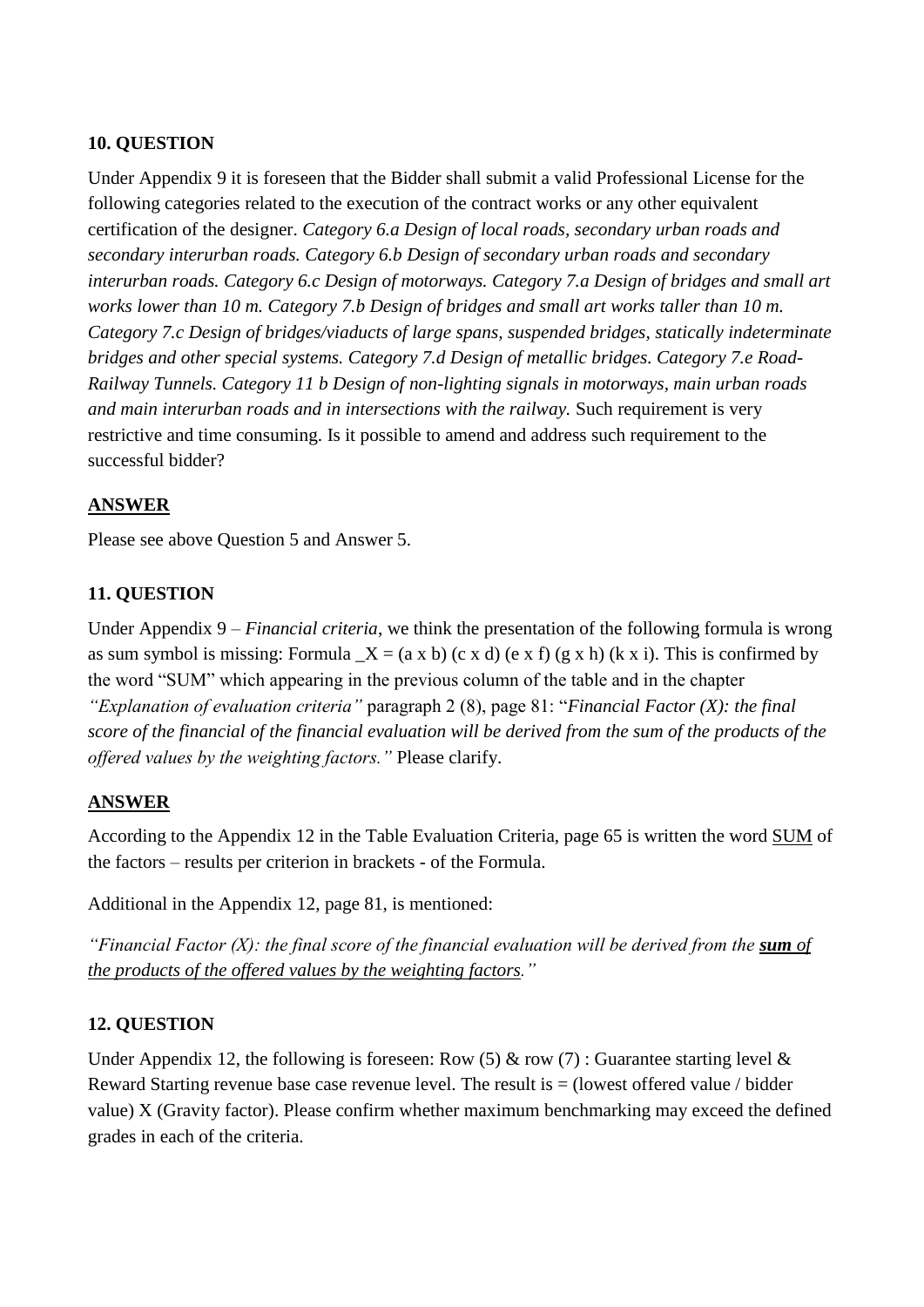# **ANSWER**

We are not sure to understand the question, and in particular what it is meant by "maximum" benchmarking" and "defined grades". However, please note that:

- The detailed explanation on calculation of the  $5<sup>th</sup>$  financial criterion is described in Appendix 12, page 75, paragraph (5) Guarantee-starting level (English version).
- The detailed explanation on calculation of the 7th financial criterion is described in Appendix 12, page 79, paragraph (7) Reward -starting level (English version).

Also, the maximum points available ("bid result") in each financial criterion is equal to the corresponding "gravity factor".

# **13. QUESTION**

It seems to be an error under Appendix 12. *The wording is: The total length of project has been divided in 3 sub-sections:* 

- *1. Milot – Kashar*
- *2. Kashar – Luzi i Vogel*
- *3. Luzi I Vogel – Fier*

The correct wording shall be:

- 1. Milot Thumane
- 2. Thumane Luzi i Vogel
- 3. Luzi I Vogel Fier.

#### **ANSWER**

The grouping of the six (6) Sections of the motorway into three (3) sub-sections in Appendix 12, par. 1.7 "Deadline of the completion of works" is done by the main characteristic of the works of "existing alignment to be upgraded or new alignment". The same characteristic of the works is applied also in the "Work Schedule" in Appendix 14 which presents the estimated time of completion for the Sections "existing alignment to be upgraded" (36 months) and for the Sections "new alignment" (60 months).

According to the above the sub-sections are:

- 1. Milot Thumane: includes the Section1, "existing alignment to be upgraded"
- 2. Thumane Luzi i Vogel: includes the Sections 2, 3 and 4, "new alignment"
- 3. Luzi I Vogel Fier: includes the Sections 5 and 6, "existing alignment to be upgraded"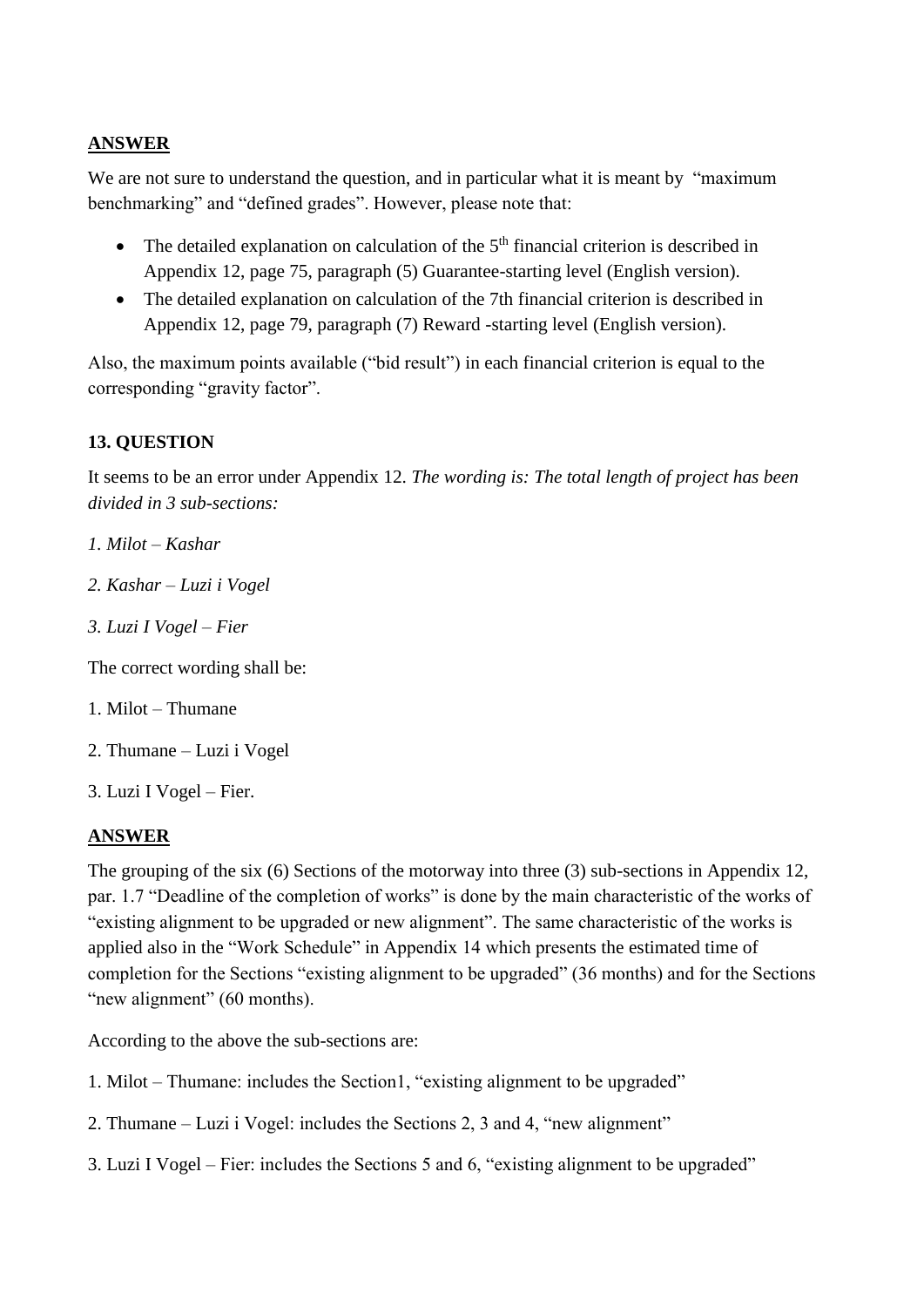Under Appendix 12 there are 9 classes of vehicles. Is it possible to limit such classes to four to simplify electronic detection and usability?

## **ANSWER**

In Appendix 12, chapter 2. "Financial Bid", page 74 (English version) is mentioned:

"*Recommended vehicle classes as per the Albanian Road Tolling Strategy (ARTS)"*

According to the above the vehicle classes presented in the table are recommended although not obligatory.

The Bidder shall propose the toll rate for category 2 of the Table Passenger Vehicle / Light Vehicle. The No of classes and the "class coefficient" to be applied during the operation of the motorway will be negotiated and agreed with the winner before signing the Contract.

### **15. QUESTION**

Under Appendix 12 it is foreseen that the concept design introduces the solution of the project and should minimally prepare certain surveys. We find this requirement unnecessary and time consuming. It shall be done afterwards during the construction phase as in this case all bidders will prepare plenty of initial surveys which independent of the bid will have to be replicated during construction phase. Is it possible to remove such requirement?

#### **ANSWER**

According to the Appendix 12, par. 1.1. "Concept Design" page 67:

*"The Concept-Design generally introduces the solution of the project and should minimally prepare the following surveys:…."*

The Bidder should include in its Technical Bid the mentioned surveys in the above paragraph.

The Bidder should take into account also the following part Appendix 12, par. 1.1. "Concept Design" page 66:

*"The bidder should further elaborate the project on the basis of reviewing all key requirements of the Contracting Authority and using the results of the observations and technical studies available within or outside the project."*

#### **16. QUESTION**

Is there any requirement to present an indicative solution, e.g. map / drawing, if yes, please clarify specific requirements.

Your prompt response will be very much appreciated.